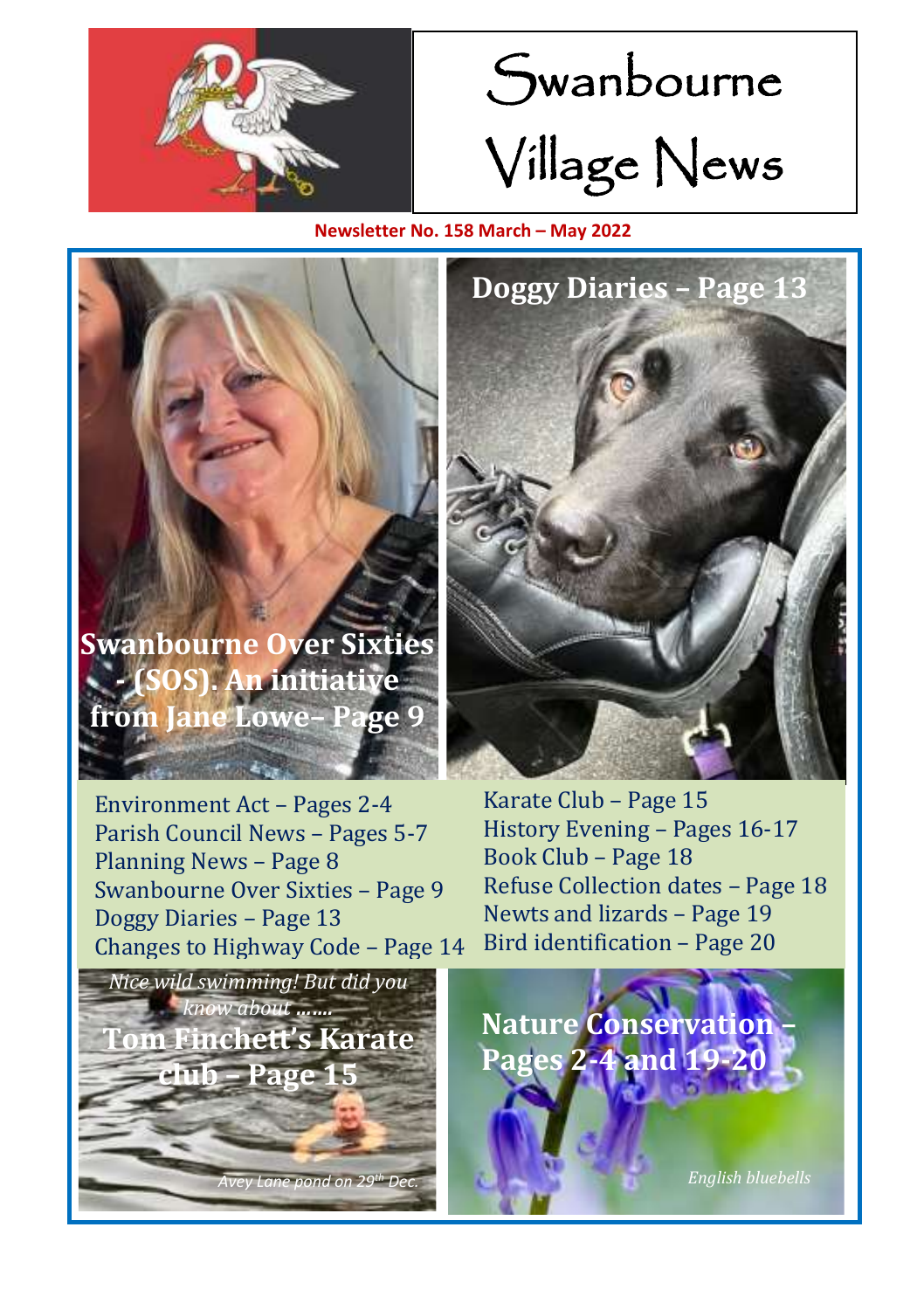#### **The Environment Act, November 2021**

In England, November 2021 saw the very welcome addition to the statute book of a new Environment Act, the most ground-breaking piece of environmental legislation for many years. For the first time this Act will set clear statutory targets for the recovery of the natural world in four priority areas: air quality, biodiversity, water and waste, and includes an important new target to reverse the decline in species abundance by the end of 2030. It sets in law new tools that Natural England and others can use to help meet those targets, which will at last enable us to lift the grim graphs of species decline upward towards a Nature-positive 2030.

*Sources:-* The Environment Act 2021 – [a turning point for Nature -](https://naturalengland.blog.gov.uk/2021/11/23/the-environment-act-2021-a-turning-point-for-nature/) Natural England [\(blog.gov.uk\)](https://naturalengland.blog.gov.uk/2021/11/23/the-environment-act-2021-a-turning-point-for-nature/)

*Examples of Swanbourne's wild flowers which deserve to be encouraged*





*Examples of verge and hedgerow "weeds" which actually help to conserve our wildlife*



 *Invertebrates Birds Mammals*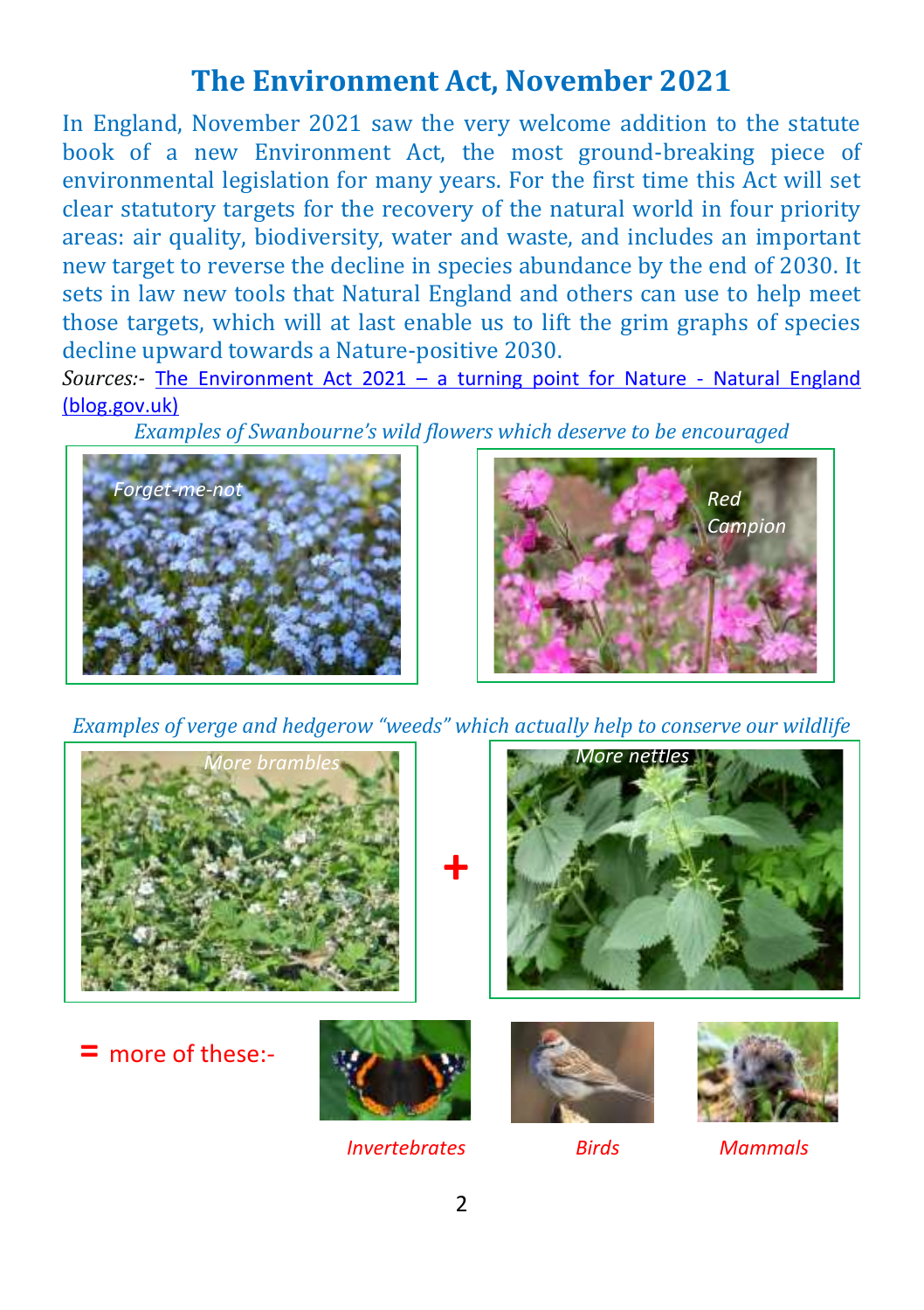#### **DIARY DATES**

**Mon 7th March - SCA Lunch, 12.30pm for 1.00pm in the Village Hall (See P8) Wed 9th March – Parish Council meeting, 7pm in the Village Hall Fri 11th March – History Evening 7.30pm in the Village Hall (See P17) Wed 23th March – Coffee at the Methodist Chapel (see P14) Tues 29th March - Book Club, 8pm at the Betsey (See P18) Mon 4th April - SCA Afternoon Tea 2.30pm in the Village Hall (See P8) Sun 10th April – Palm Sun. procession from Chapel at 10.40am (See P4) Wed 27th April - Coffee at the Methodist Chapel (See P14) Mon 9th May - SCA Afternoon Tea 2.30pm in the Village Hall (See P8) Wed 25th May - Coffee at the Methodist Chapel (See P14)**

#### **FUTURE DATES**

**Sat 4th June – Queen's Platinum Jubilee celebrations – details to follow Mon 13th June- SCA Afternoon Tea 2.30pm in the Village Hall Mon 4th July - SCA Afternoon Tea 2.30pm in the Village Hall**

#### **Environment Act, November 2021** *contd.*

"Where in 1945 it was thought that the way to solve the problem was to create wildlife parks and nature reserves, that is no longer an option. They are not enough now. The whole countryside should be available for wildlife. The suburban garden, roadside verges … all must be used". *Sir David Attenborough.* "We live in one of the most nature depleted countries in the world". *Chris Packham.*

*Editorial opinion - Now is a good time for more re-wilding. Plants such as nettles and brambles really do help our wildlife. The plans for Bucks are summarised below:* 

#### **Buckinghamshire's Biodiversity Action Plan**

Buckinghamshire's countryside may look green and pleasant but this disguises dramatic declines in both the range of wildlife species present and the numbers of individuals of those species. The 2016 State of Nature Report highlighted how the wildlife of Britain is struggling, with on-going declines in its overall abundance. UK priority species have fared particularly badly since 1970 with two thirds of individuals having been lost so that their populations are now only one-third of what they were in 1970. These include some of our best-known wildlife such as skylarks, yellowhammers, water voles, hares, hedgehogs, frogs, and toads. For every three individuals of these priority species that existed in 1970 now only one now remains.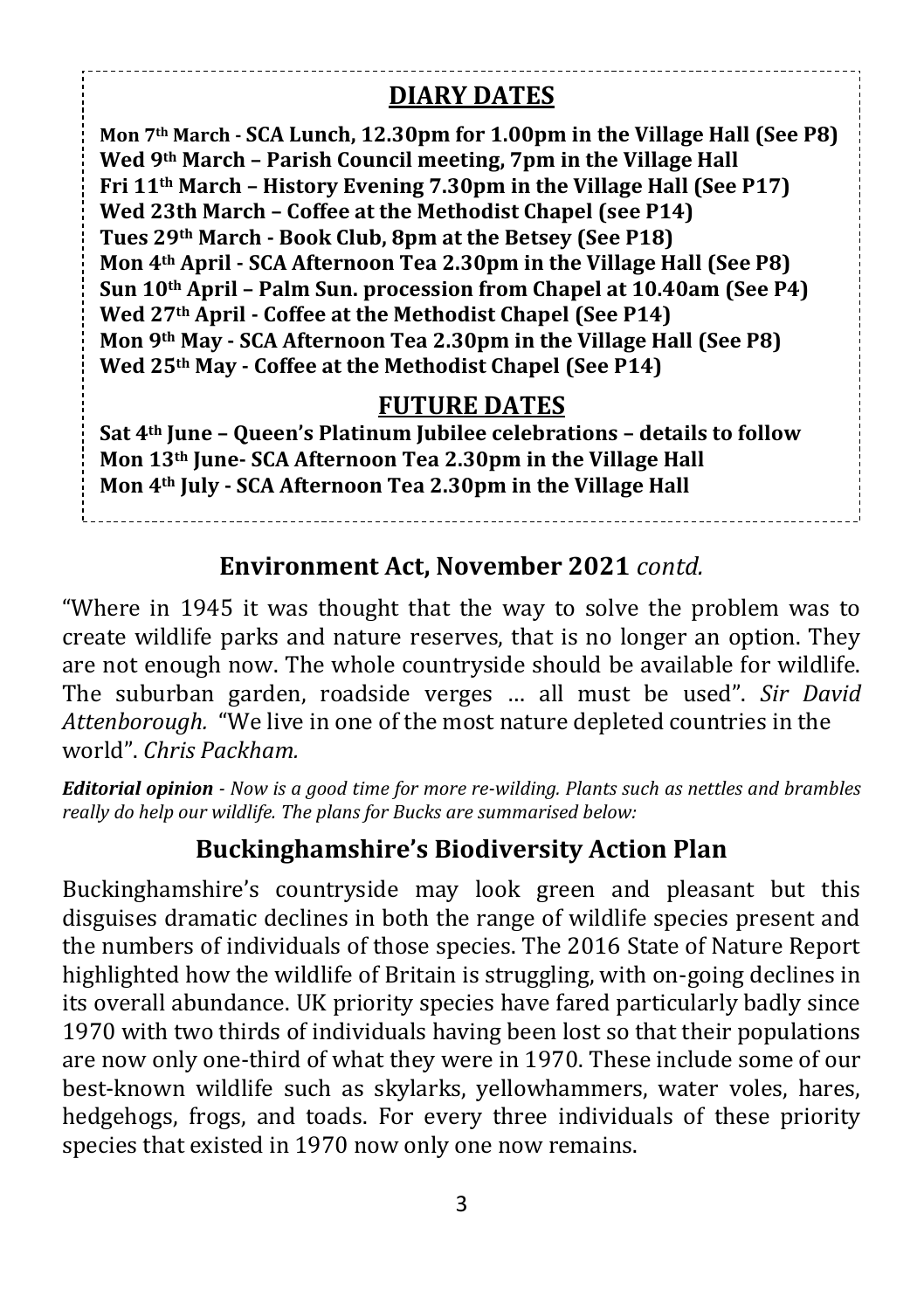Everyone from landowners to window box gardeners can do their part. Each and every bit of wildlife habitat created contributes to making Buckinghamshire a better place for wildlife and people. If you are lucky enough to have a garden, can you set some of your lawn aside for a meadow or plant wildlife friendly plants in the borders? We can help to create wilder spaces. Local organisations, parish councils, groups and individuals can all make a valuable contribution, working on your own land or working in partnership with others, you can help wildlife in Bucks.

*Sources: -* [Green infrastructure strategy | Buckinghamshire Council | Aylesbury](https://www.aylesburyvaledc.gov.uk/green-infrastructure-strategy)  [Vale Area \(aylesburyvaledc.gov.uk\)](https://www.aylesburyvaledc.gov.uk/green-infrastructure-strategy)

#### **Aylesbury Vale Green Infrastructure Strategy**

The Aylesbury Vale Green Infrastructure Strategy states that development in suitable areas should provide bat or bird roosting provision within the fabric of the buildings.

Local Plan Policy 'NE1 Biodiversity and Geodiversity' of the emerging Vale of Aylesbury Local Plan 2013-2033 states that: *"Development proposals will be expected to promote site permeability for wildlife and avoid the fragmentation of wildlife corridors, incorporating features to encourage biodiversity, and retain and where possible enhance existing features of nature conservation value on site.* 

*Existing ecological networks should be identified and maintained to avoid habitat fragmentation, and ecological corridors including water courses should form an essential component of green infrastructure provision in association with new development to ensure habitat connectivity*".

## **Palm Sunday**

It has become a tradition in Swanbourne that on Palm Sunday (April10th this year), there is a procession from the chapel at 10.40 a.m.

Branches are waved and songs are sung till we reach St. Swithuns for a Family Service, this year led by Rev. Terry Richards.

We used to have Eleanor's donkey, which unfortunately died. So his place is therefore taken by a Terry family pony!

Everyone is welcome at this joyful occasion. *Frankie*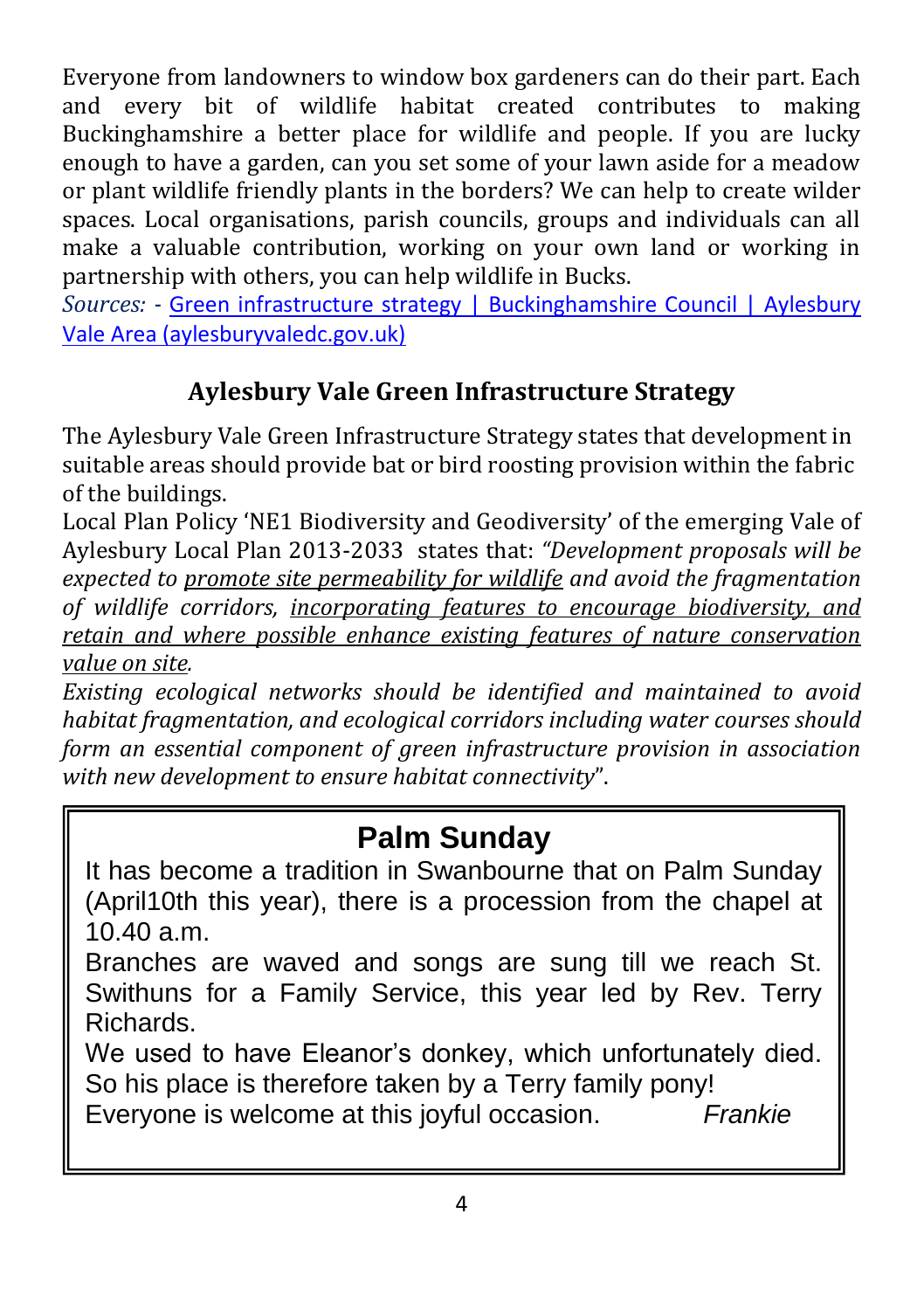## **Parish Council News**

*Summary from Jo Hill: -* We hope that 2022 has begun well for you all.

Once again it has been really good to have people from the village join us at meetings to contribute from their areas of expertise and interest – we are extremely grateful for your feedback and input. As always, the minutes of our meetings are posted on the website – please do have a look if you are interested.

We have some notices and updates for you:

- **Parking**
- We have listened to you tell us that this is an increasing problem and are taking action; watch out for notices on offending vehicles.
- Parking on the road is safe, and helps slow down traffic.
- Inconsiderate parking is dangerous, and results in blocked pavements and damaged verges.

Pavements

- Parking on our pavements makes them impossible to use safely especially for those with pushchairs, with wheelchairs, and with dogs - and it makes crossing the road dangerous for everyone.

Verges

- The verges are key to the appearance of our village and are critical havens for wildlife. The Parish Council pays for their maintenance – this money comes from the Precept we all pay as part of our Council Tax.
- Parking on or inconsiderate driving across the verges causes physical and ecological damage which it costs money to repair (which leaves less money for other things!).

School parking

- We have been working with the Primary School to remedy the congestion and parking problems at drop of and pick-up times.
- The School is very concerned and is actively monitoring traffic/parking at both ends of the day. Parents are being encouraged to take care, and to park at the Betsey Wynne and walk to the school if it is at all possible.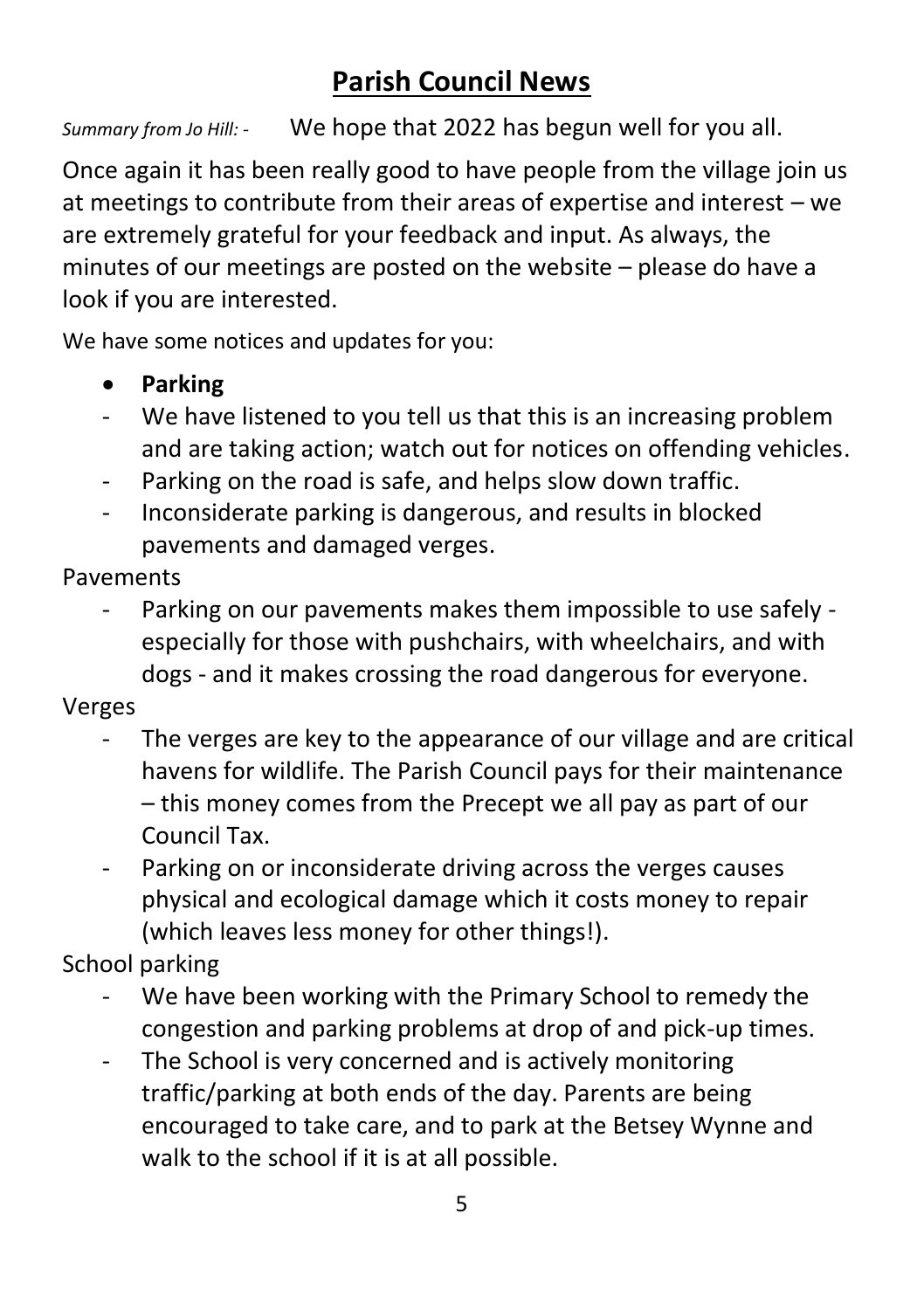#### • **Village Playing Field**

- Good news! We are in the process of replacing the netting on 2 sides of the tennis court, 2 baby swings and the broken 'bubble' on the climbing frame.
- A new Village Playing Field Committee is being formed to look after the playing field and keep it in best shape. Watch this space…

#### • **Streetlights**

- Repair and maintenance of our streetlights are in progress.

#### • **Litter**

- 'The Great British Spring Clean' is coming to Swanbourne! If you would like to be involved in this exciting and worthwhile project in our village, please let us know [\(rosemary@swanbourneparishcouncil.co.uk\)](mailto:rosemary@swanbourneparishcouncil.co.uk)

#### • **Village Hall**

- Do remember the Village Hall it is the perfect size for all sorts of events, has good kitchen and toilet facilities, AND has a lovely garden.
- The pricing is extremely reasonable, and villagers are offered a discount.
- Please contact Hugo Gilbert to find out more and to book: telephone 07754181522.

#### • **The Queen's Platinum Jubilee**

- Swanbourne will have a wonderful celebration on Saturday  $4<sup>th</sup>$ June.
- The planning has begun please watch the Village Facebook page and also the Village Noticeboards for more information and for opportunities to be involved.
- There is a WhatsApp group for volunteers. If you would like to help now, and/or you have any ideas please be in touch.
- **Village Precept\***
- There was no increase to the Village Precept in 2021-22 but as expected due to inflation, increased costs and the areas that require funding over the next 12 months it has been necessary to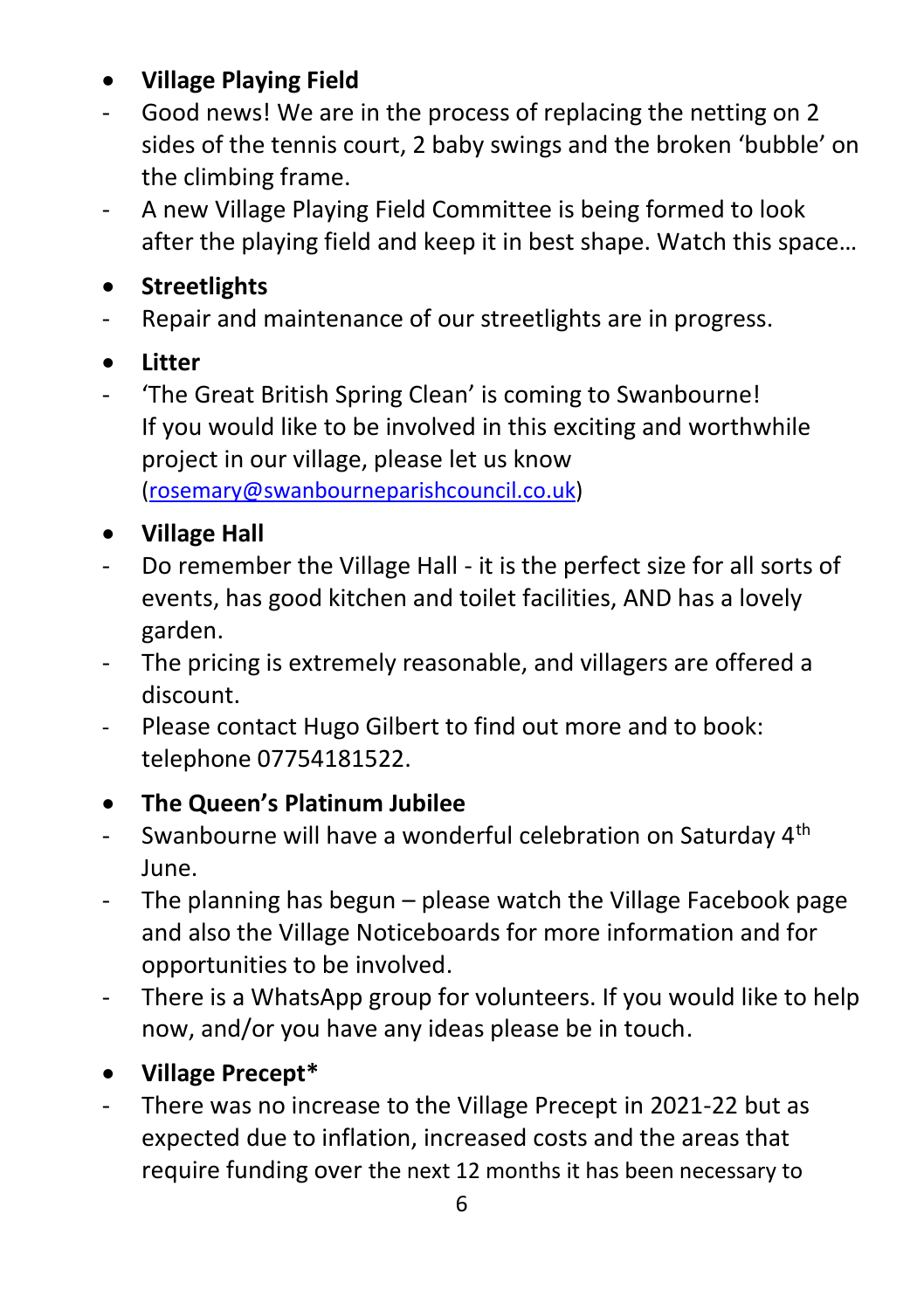increase the precept for year 2022-23. Detail of this is included in the Parish Council minutes.

Particular areas that will benefit from the precept over the coming year are street lighting, work to the village grass areas and verges, and addressing the speeding issues. We are grateful to the villagers who have highlighted these areas to us.

\* The village precept is the money paid by residents (as part of Council Tax) to provide funds for necessary village maintenance, repairs and improvements, both routine (e.g., dog waste collection, and playing field maintenance), and exceptional (e.g., the extensive repairs to the New Walk footpath).

And finally – thank you to everyone who has been in touch. We thrive on hearing from you, in fact it is imperative to the way we operate. Recently for example, your input has informed the work on streetlighting, playing field equipment, speeding, parking and verges.

We are looking forward to hearing from you and to seeing you soon – perhaps at one of the groups/events that happen in our village. Please do come along to any of them as and when you can. The Swanbourne News is always full of information about what is going on and village organisations and groups are always looking for members and volunteers.

*Swanbourne Parish Council*

[www.swanbourneparishcouncil.co.uk](http://www.swanbourneparishcouncil.co.uk/)

## **Parish Councillor Details**

As well as all PC meeting and finance records, a complete list of Parish Councillor areas of responsibility is available on the website 1 and on the Parish Notice Board outside the Village Hall.

Each Councillor has a unique email address to be used for PC business which are available from the Swanbourne Parish Council website:<https://www.swanbourneparishcouncil.co.uk/councillors>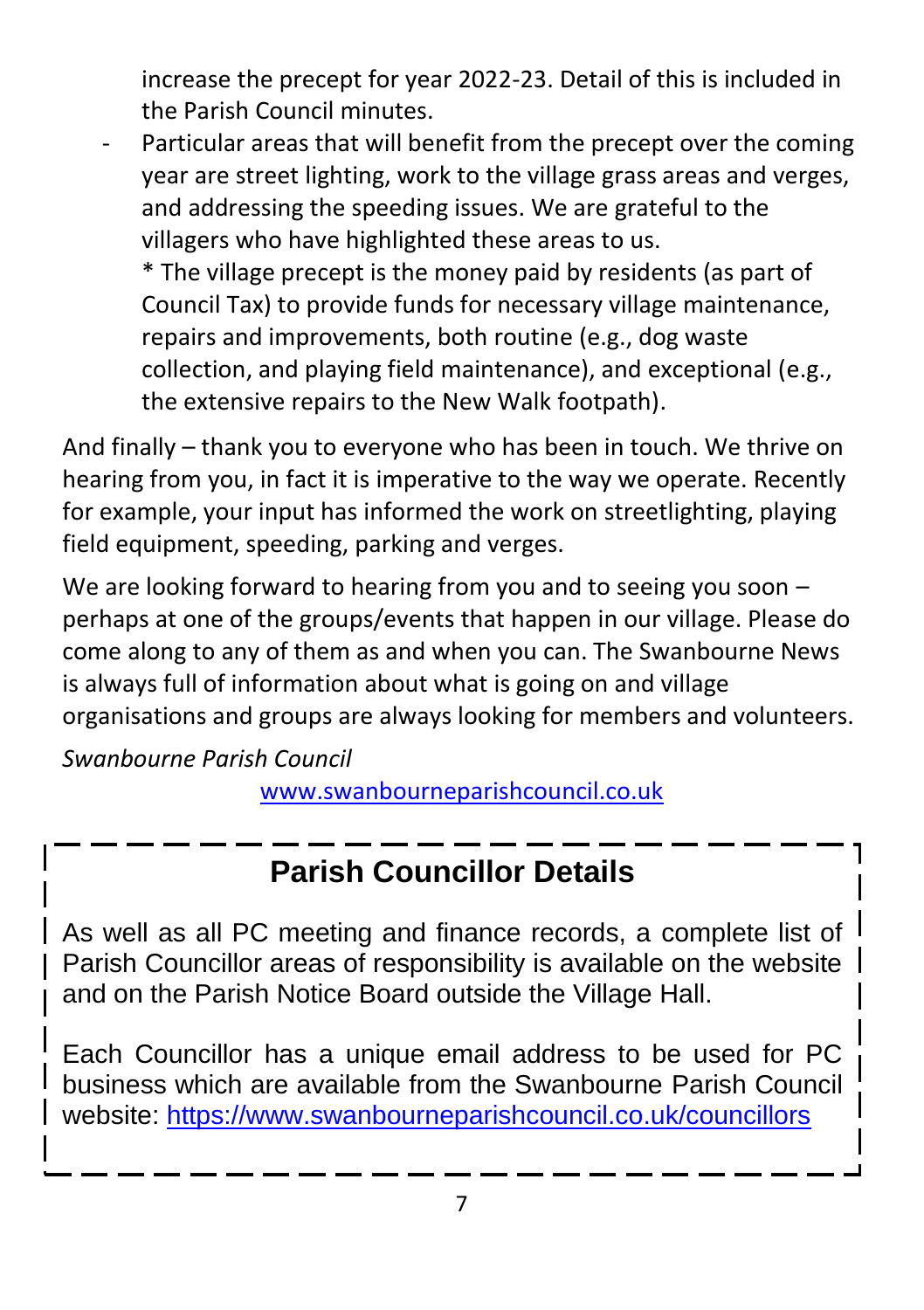## **Village Planning News**

**21/04281/ATC | Magnolia Tree - reduce** (excessive shading) and remove overgrown Holly Bush at Orchard View, 6A, Smithfield End, Swanbourne, MK17 0SP – *Pending.*

**21/04851/APP | Proposed single storey rear extension.** | The Old Vicarage, 2 Winslow Road, Swanbourne, MK17 0SW - *Approved.*

**21/00359/AOP | Outline planning for new farmhouse** | **Buxlow Farm,** MK18 3LF – *Approved*.

**21/04829/AGN | Extension to existing farm building | North Hill Farm**, MK18 3LF – *No objections.*

**22/00370/ALB | Listed building application for 3 new exterior doors** | 15 Smithfield End Swanbourne, MK17 0SP - *Pending.*

**22/00051/CPE | Certificate of Lawfulness** for existing use as garden land | Glebe House, Swanbourne, MK17 0SH - *Pending.*

**22/00244/ATC | G1 Leylandii Hedge**- reduce height by approx. 50% and trim sides | Goodwyn 15 Winslow Road, Swanbourne, MK17 0SW - *Pending.*

**22/00102/APP | Demolition of redundant farm buildings and erection of four dwellings | Hensmans Farm**, Nearton End, Swanbourne, MK17 0SL - *Pending.*

## **SCA LUNCH AND TEAS THIS SPRING**

Please join us for lunch on Monday 7<sup>th</sup> March at 12.30pm (£6, pay at door) for a 1pm start. Also please join us for our SCA Afternoon Teas on Monday 4<sup>th</sup> April and 9<sup>th</sup> May starting at 2.30pm.

Residents of all ages are most welcome.

*SCA Committee*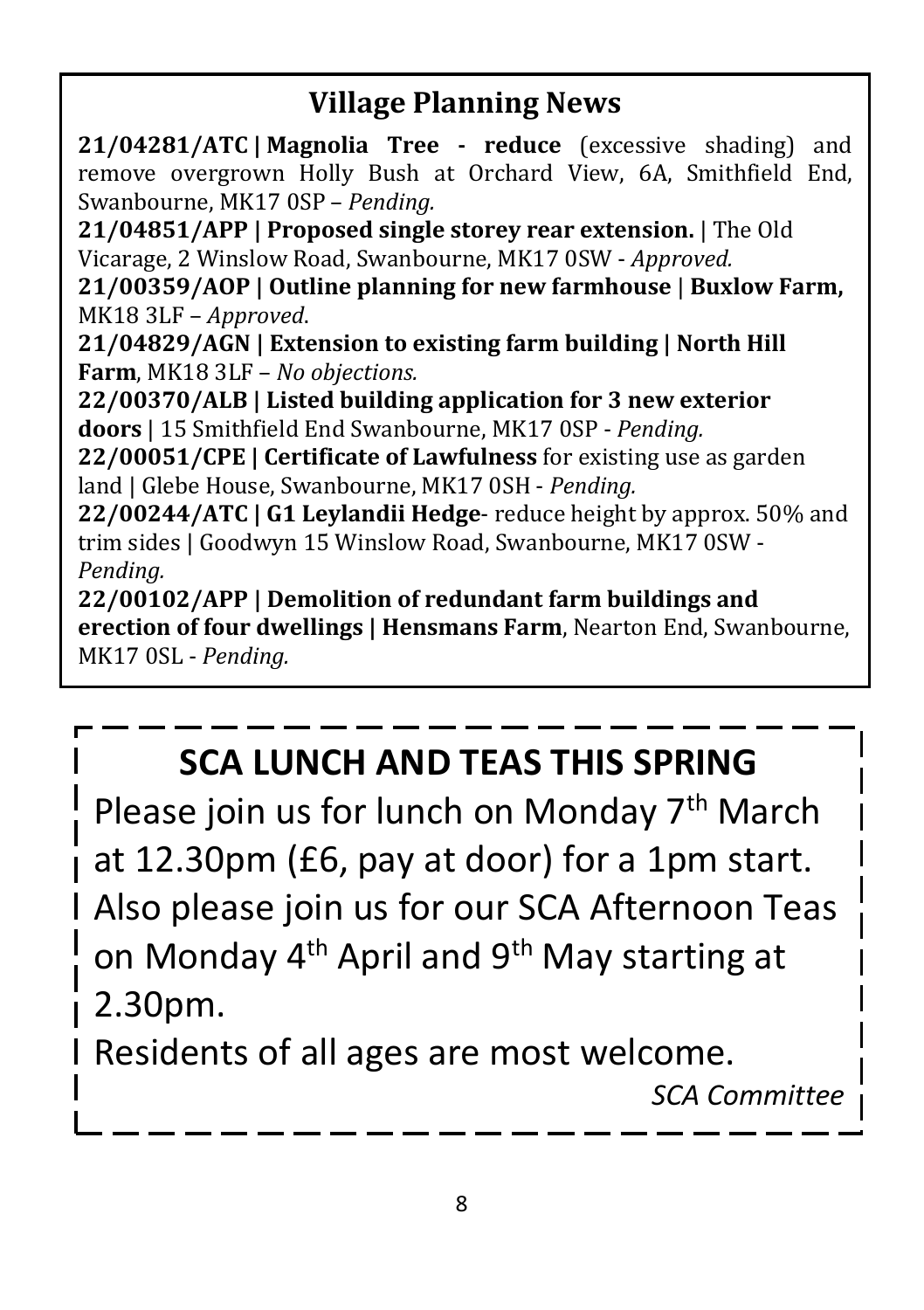## **SOS (Swanbourne Over Sixties)**

Are there any ladies or men that are 60+ and hate going out alone? As social restrictions are lifting, a WhatsApp group for villagers who are over 60 has been started. The aim of the group is if you want to go out anywhere, for example to a pub, meal, coffee, cinema etc. and be in the company of others, then you would just put this up on the group and see if anyone else wants to go; if anyone does, then they will be able to contact you.

You will not have to answer anything you don't want to, as you can just ignore the text. I have seen this work really well in other villages and think this is a wonderful idea.

If you are interested, please contact me - **Jane Lowe on 720650 or 07511580795** and I will answer any questions. Looking forward to hearing from you. *Jane*

#### **SOS (Swanbourne Over Sixties) - initial meeting feedback**

*Initial meetings indicate possible demand for more than one type of WhatsApp based social group. It was agreed that SOS is primarily intended for individual older residents who may have no company to attend events - so would like to meet up with others who feel the same. If you are interested, please continue to contact Jane. However, if you would prefer a wider social group of adults (could include families), please contact Dee Thomas on 07903695757 who is investigating the possibility of establishing a broader WhatsApp group* – *Editors.*

## **Activities held at the Village Hall**

There are currently no ongoing regular weekly reservations for the Village Hall.

Monday to Friday am and pm – Currently available for hire.

(Please note that for Wednesday pm evening's preference is given to any planned PC and SCA meetings).

Please note that all regular weekly slots for the Village Hall are now available.

#### **Community names, websites, email and telephone contacts**

**Swanbourne Village Hall –** Please contact Hugo Gilbert to find out more and to book: telephone 07754181522.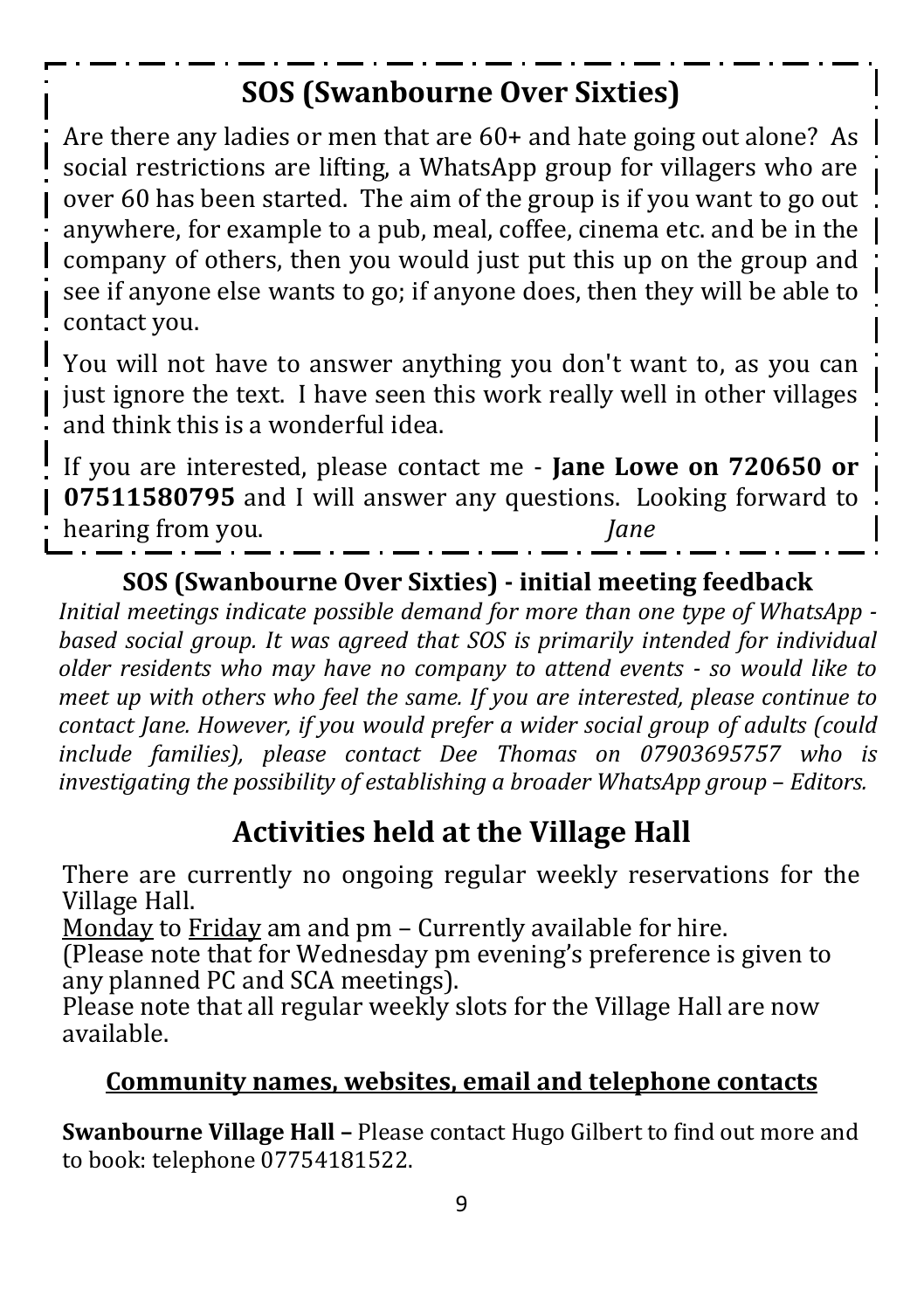#### **Swanbourne Neighbourhood and Countryside Watch**

Email [swanwatch7@gmail.com](mailto:swanwatch7@gmail.com) or tel: - Mo on 720269 or Doody on 728161.

**Newsletter Editors:** - Clive and Linda Rodgers. Print costs funded by Swanbourne Parish Council. Printed by Harlequin Press. Each edition of the Newsletter covers three months. The editors reserve the right to make corrections for accuracy (e.g., spelling, punctuation and grammar) in items submitted.

**Village information via email circulation** *-* Information is circulated by email by Peter Hampton. If new to the village, you may add your name to the list. Notices should be forwarded to Peter at the following email address: [swanbournemail@gmail.com](mailto:swanbournemail@gmail.com)

**Swanbourne Community Association** – Tel. Frankie Fisher (Chair) on 720454. Website: [-www.swanbournecommunityassociation.com](http://www.swanbournecommunityassociation.com/)

**Swanbourne Facebook Village Community Group: -** Administrators: Deborah Barrow and Rosemary Andrew. Please email via the Parish Council website [www.swanbourneparishcouncil.co.uk](http://www.swanbourneparishcouncil.co.uk/) or direct message via Faceboo[k https://www.facebook.com/groups/443602106260000/](https://www.facebook.com/groups/443602106260000/)

**Swanbourne Estate** - The Estate Manager is Tom Finchett. Tel. 01296- 720256 email[: office@swanbourneestate.co.uk](mailto:office@swanbourneestate.co.uk)

**Swanbourne History Group –** Tel. Ken Harris (Chair) on 720454, email [ken.kelston1@gmail.com](mailto:ken.kelston1@gmail.com) History Website: - [www.swanbournehistory.co.uk](http://www.swanbournehistory.co.uk/) History Webmaster is Clive Rodgers, email [Swanbourne13@gmail.com](mailto:Swanbourne13@gmail.com)

**The Store and Post Office –** Jean-Claude and Julie Blanc are the proprietors. The Store is open from 8.30am to 6pm on Monday to Friday and from 8.30am to 12.30pm on Saturdays. The Post Office is normally open from 9.00am until 1.00pm from Monday to Saturday [swanbourne.store@gmail.com](mailto:swanbourne.store@gmail.com)

**Betsey Wynne Pub -** [www.thebetseywynne.co.uk](http://www.thebetseywynne.co.uk/) Tel. 720825 Reservations for dining are usually made on-line.

**Swanbourne Parish Council** – Parish Clerk (Jo Tudor) Email: [clerkswanbournepc@gmail.com](mailto:clerkswanbournepc@gmail.com) Parish Council Website: [www.swanbourneparishcouncil.co.uk](http://www.swanbourneparishcouncil.co.uk/)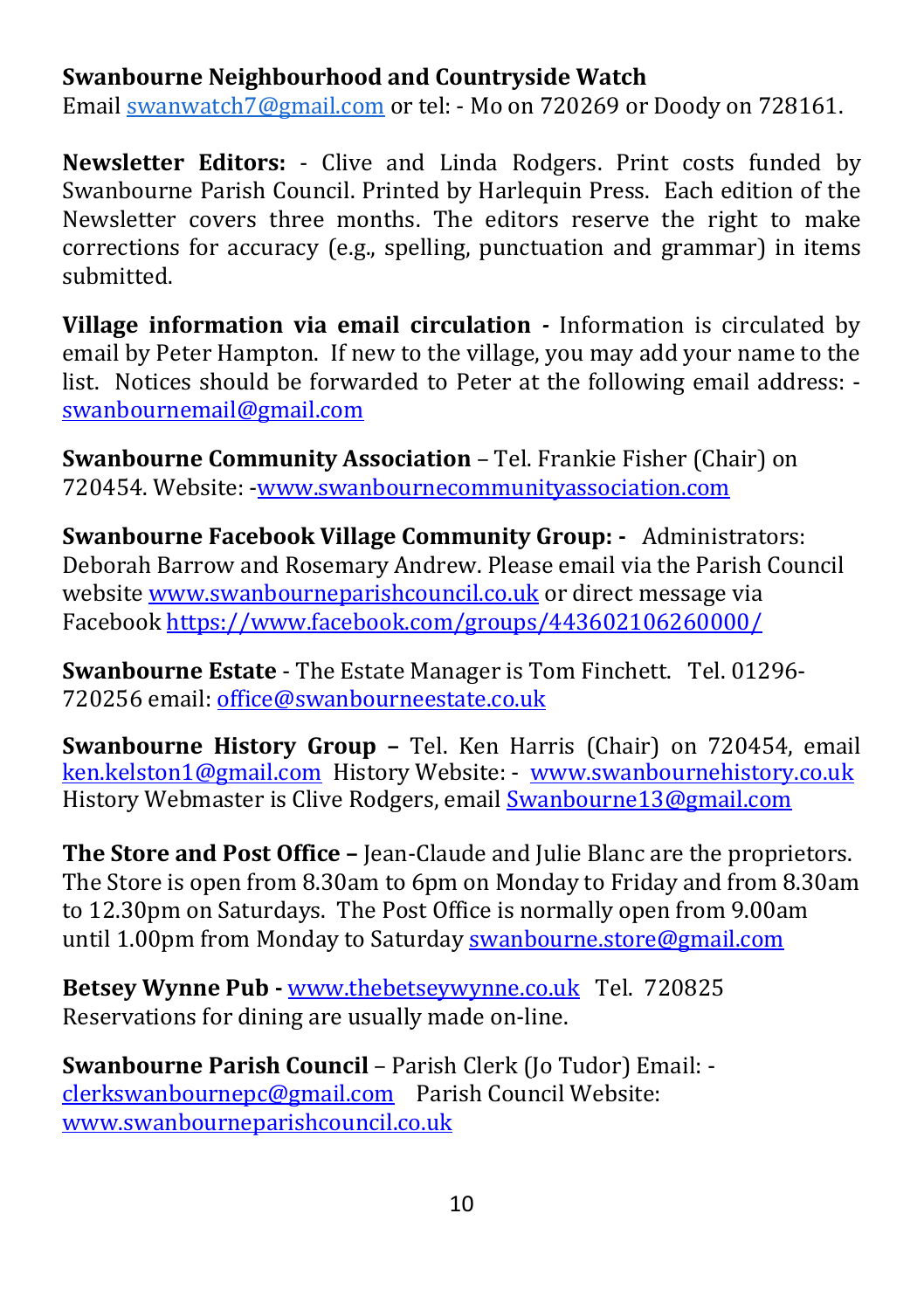**Play Out Swanbourne** - Ellie Markland Tel. 720454, Website: [www.facebook.com/playoutswanbourne](http://www.facebook.com/playoutswanbourne)

**Playing Fields –** Please contact the Parish Clerk if issues arise.

**Church Wardens** - St. Swithun's Church; David Blunt and Jon Walker

**Swanbourne Burial Authority –** Swanbourne Parochial Church Council, tel. David Blunt 720397 email: [david.blunt@hart-house.net](mailto:david.blunt@hart-house.net)

#### **Medical Prescription Deliveries from Winslow Dispensary** -

The online system for requesting repeat prescriptions is now through the Evergreen Life system. If there are any queries you may email: - [3whealth.patientaccess@nhs.net](mailto:3whealth.patientaccess@nhs.net)

Alternatively, you may telephone 713434 to request a repeat or email: [prescriptions.norden@nhs.net](mailto:prescriptions.norden@nhs.net) listing the medication requested.

Norden House maintains a patient delivery service for prescriptions the over 60s in Swanbourne (except for patients who collect from Lloyds Pharmacy) which is not available if registered at Whitchurch.

**Winslow Community Bus** - Normally, you can get the Community Bus in Winslow any Friday or Saturday morning at 9.15am to get to Aylesbury for just after 10 o'clock – dropping off by Sainsbury's or the bus station, then return 12.15pm depart from bus station (+ High St pick up on a Friday). All for free with a bus pass. Full details on their website:

Bus Services - [Winslow and District Community Bus -](https://www.winslowbus.com/community/winslow-and-district-community-bus-18483/bus-services/) Winslow and District [Community Bus, Winslow, Buckingham \(winslowbus.com\)](https://www.winslowbus.com/community/winslow-and-district-community-bus-18483/bus-services/) Alternatively, telephone Lynne King on 07483 336440.

**Newspaper and Magazine Deliveries** - Get newspapers and/or magazines delivered in the morning to your home anywhere in Swanbourne! Wedelivernews.com ltd. is based at 52, High St., Winslow. If you wish to go on their delivery list, phone or text Sue on 07834902196 or email [info@wedelivernews.com](mailto:info@wedelivernews.com)

**Karate Club** - The club is run by Sensei Tom Finchett a 2nd Dan British Karate Association, with over 30 years of experience in Karate, tel. 07974 029961 or [hakagurekarate1@gmail.com](mailto:hakagurekarate1@gmail.com) (see feature on P.16).

**Book Club –** This is organised by Jane Rowe; for further details email: [jane.rowe101@btinternet.com](mailto:jane.rowe101@btinternet.com)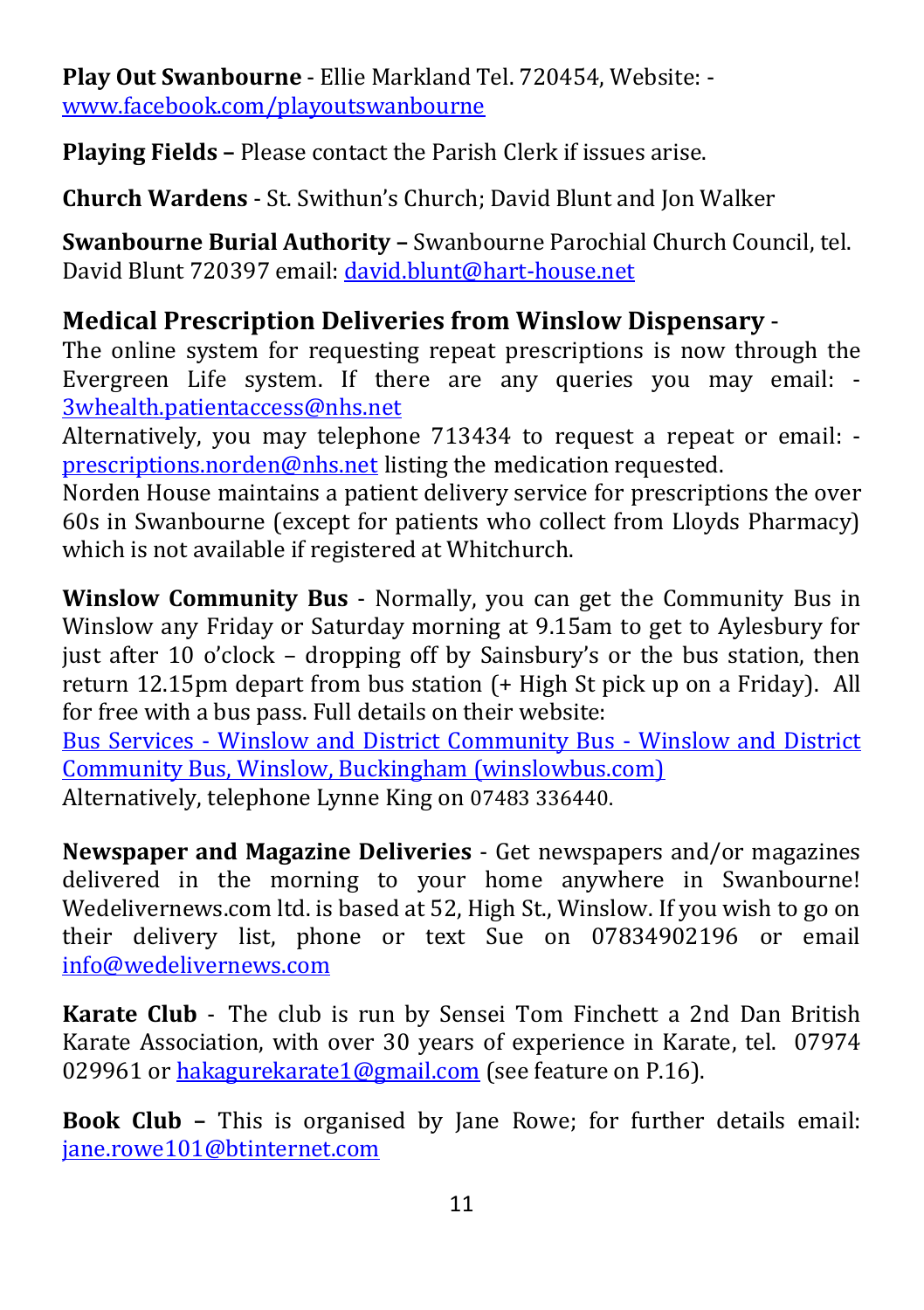## **TUITION IN SWANBOURNE**

## **Improving Reading and Spelling AND French/English Tuition**

**Amanda Brawn BA Hons (French, Spanish, Economics), PGCE (Post Graduate Certificate of Education), NPQH (National Professional Qualification for Headship)**

#### **Making A Difference & Maximising Potential**

**Beginner and confused readers/spellers, here's the answer!** Just 4 keys needed to be confident using our **alphabet code**! (Read and spell in 18 hours or less!) **£30/hour**

Tutoring: 1) **FRENCH** at all key stages + Holiday French. **£35 French KS3 & 4, £40 at KS5/hour**. 2) **ENGLISH** at KS2, helpful to ameliorate 11+ results & KS3. **£35/hour**

**I am a retired secondary school leader with 37 years experience in schools and education raising attainment and improving standards. I now work as a freelance education consultant, examiner and tutor.**  Let my **vast experience help you, your child, family or organization!**

> **Contact Details:** Amanda Brawn, Swanbourne, Email: [abrawn1@gmail.com,](mailto:abrawn1@gmail.com) Mobile: 07759 282549

Website: [www.amandabrawnmaximisingpotential.webs.com](http://www.amandabrawnmaximisingpotential.webs.com/) For information concerning the Sound Reading Scheme I use. All exam boards/Your house or mine, just let me know.

**Gardening this Spring?** Get instant access to Buckingham Garden Centre's catalogue using this QR code via your mobile device.

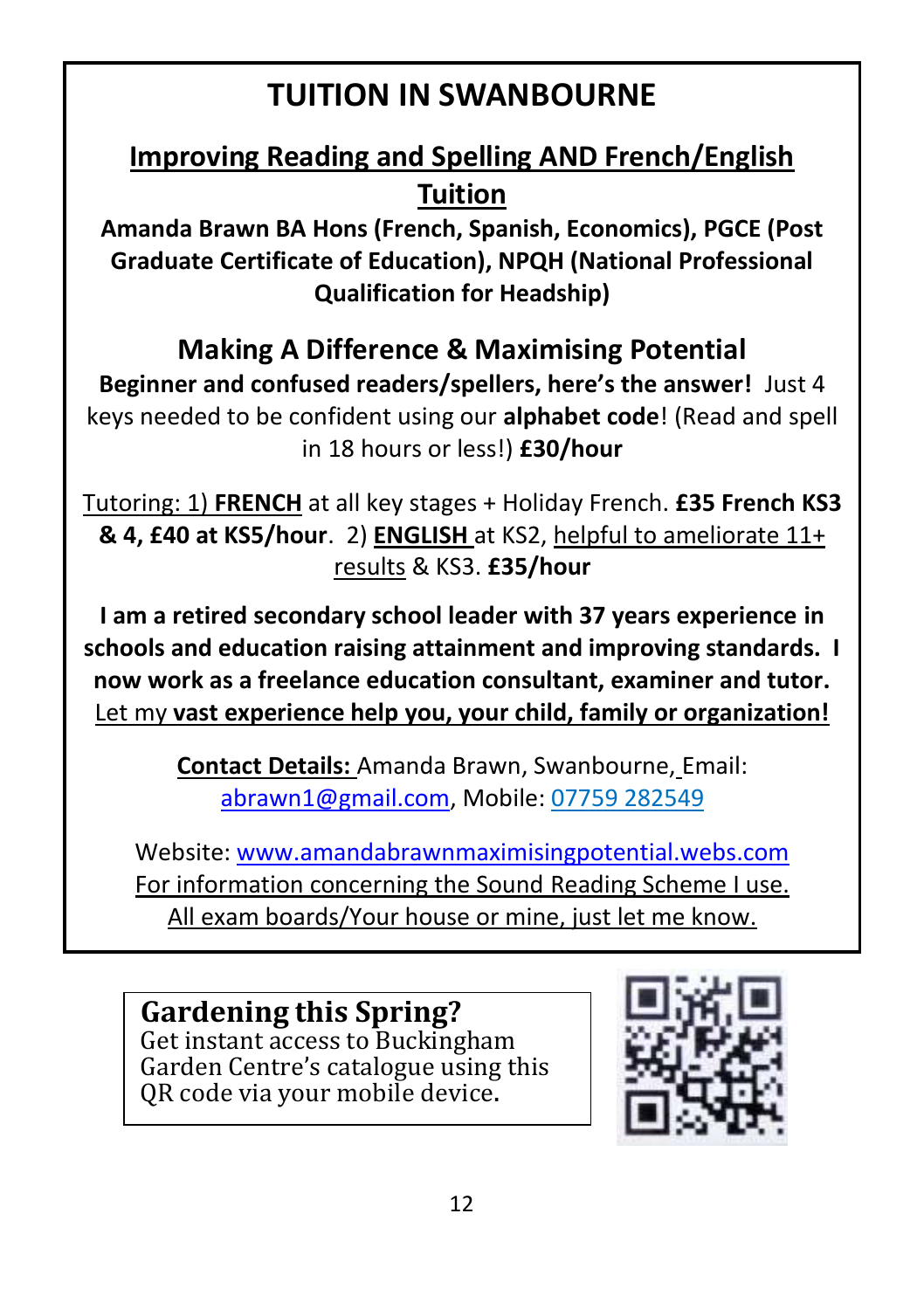#### **Doggy Diaries – March – May 2022**

## Hello Swanbourne!

Time passes so quickly - one minute I was surrounded by peculiar things in the house (including a tree with sparkly dangly bits; weird) and all my favourite people were here, and then it was just Ma, me and the youngest sister. Hey ho, I don't know – it's a dog's life (and I love it).

We have moved since I last talked to you, not far but it has been all change. It has made me love Swanbourne even more. I love my walks, the smells, and my friends. We are so lucky.

What have I got to tell you?

Well, I have had a little holiday  $\odot$  I spent 6 days with my 'Puppy Parents' and it was heaven. Pam and John are very special - I went to live with them when I was 8 weeks old. They taught me how to be a good dog, how to mind my manners and how to do some of the important jobs I now do for my Ma. I adore them. I recognised them straight away and also recognised the house and everything – I'm not sure my tail has ever wagged so hard. I didn't recognise Puppy Paula (the Canine Partner puppy recruit they are looking after now) but actually she was ok, and I think I love her (not in that way; she is a colleague…). We had a lot of fun together.

Ma went to stay with a favourite friend too and she had a lovely time but boy were we happy to be back together.

In the Village I have been to a Village Tea (hooray for village teas – please come; I'd love to see you and so would Ma, and everyone), to a village meeting or two (also fun and I always get biiiig love), to the Betsey (you already know my love for that place. Even just for water and dog biscuits), and to our Village Shop (have you tried JC's food? I haven't, but I have seen my humans devour it and am insanely jealous). As I said : We Are Lucky  $\odot$  and I've helped Ma at hospital appointments, and been into Milton Keynes, and to London and all sorts of other things too. I've chosen a photo for you that is of me in a black cab.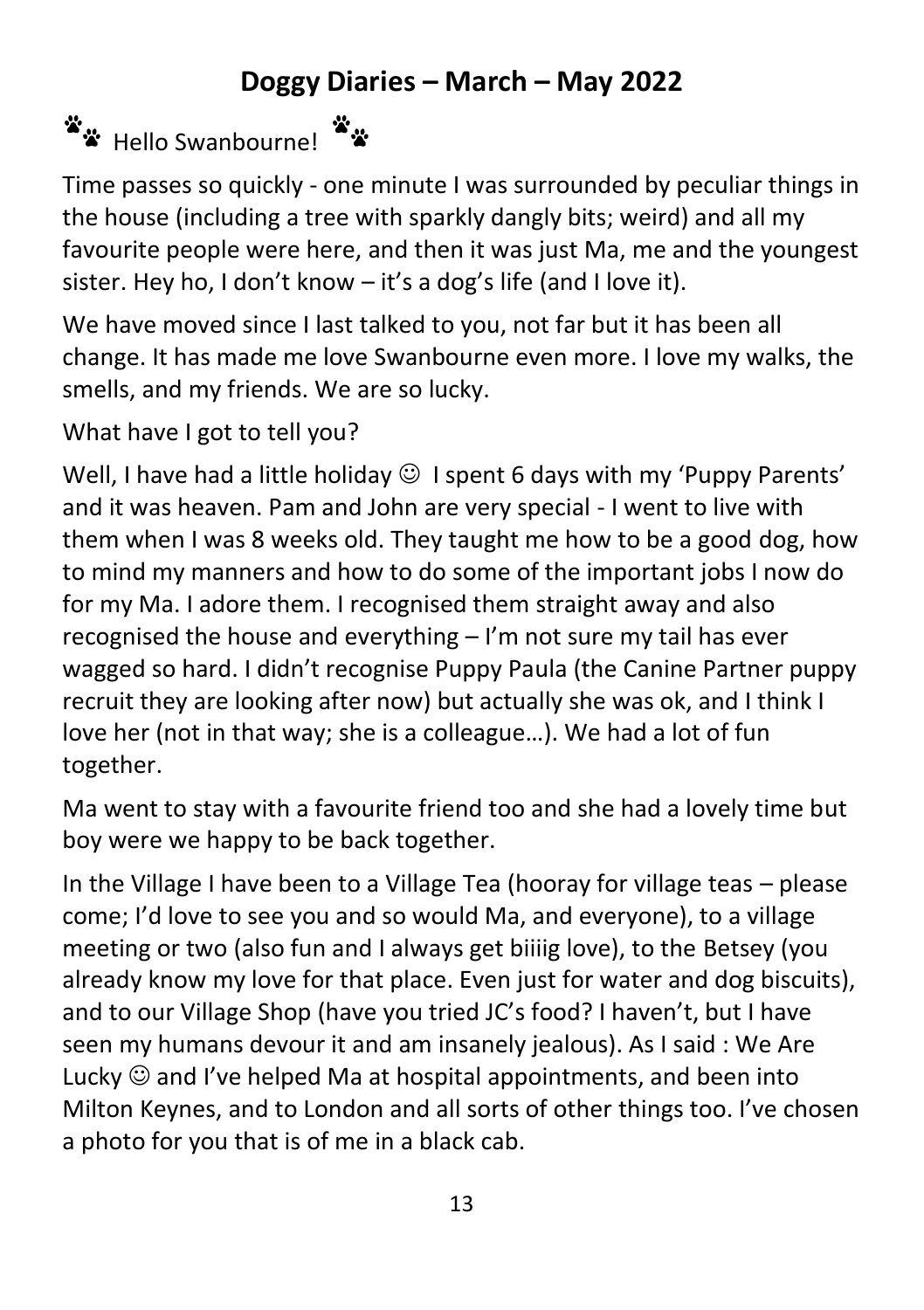I am watching Ma as always (she is sitting on the taxi seat) guarding her wheelchair next to me and the youngest sister is providing my headrest. Perfect. Let me know if there is anything I can help with, really. Swanbourne, you are special. Remember that please.

Until next time, Barry

Ī





## **Changes to the Highway Code** from 29.1.2022:

How cyclists, drivers and pedestrians are affected: - Rule H1 sets out explicitly the creation of a hierarchy where HGV drivers will be more liable than minibus drivers, which will be more liable than passenger car drivers, and so on. Pedestrians are the most vulnerable. Summary of key points: -

**1. [Drivers no longer have priority at junctions](https://www.parkers.co.uk/car-news/2022/highway-code-2022-updates/#Drivers%20no%20priority) (must give way to pedestrians, cyclists, horseriders)**

- **2. [All traffic must stop for pedestrians waiting to cross](https://www.parkers.co.uk/car-news/2022/highway-code-2022-updates/#All%20traffic%20stops%20for%20zebras)**
- **3. [Cyclists can ride wherever they feel safest](https://www.parkers.co.uk/car-news/2022/highway-code-2022-updates/#Cyclists%20stay%20visible)**
- **4. [Drivers must wait for cyclists to pass, treat as if motor vehicle](https://www.parkers.co.uk/car-news/2022/highway-code-2022-updates/#Cyclists%20are%20cars)**
- **5. [Mobile phone loopholes \(games and filming\) are closed](https://www.parkers.co.uk/car-news/2022/highway-code-2022-updates/#Mobiles%20are%20banned)**
- **6. [Poor driving decisions are more punishable](https://www.parkers.co.uk/car-news/2022/highway-code-2022-updates/#Minor%20offences%20punished)**

**7. ['Dutch Reach' \(using your hand furthest away from the door\) is](https://www.parkers.co.uk/car-news/2022/highway-code-2022-updates/#Dutch%20Reach)  [the recommended way to leave your car](https://www.parkers.co.uk/car-news/2022/highway-code-2022-updates/#Dutch%20Reach)**

*Source: - details at [Highway Code 2022 updates | Parkers](https://www.parkers.co.uk/car-news/2022/highway-code-2022-updates/)*

## **Drop in for Coffee at the Chapel**

These monthly coffee drop-ins at the Methodist Chapel in Nearton End have been a growing success and our next ones are on Wednesdays March 23<sup>rd</sup>, April 27<sup>th</sup> and May 25<sup>th</sup>. We enjoy coffee, biscuits and chat in an informal gathering and everyone is very welcome. *Frankie and Ken*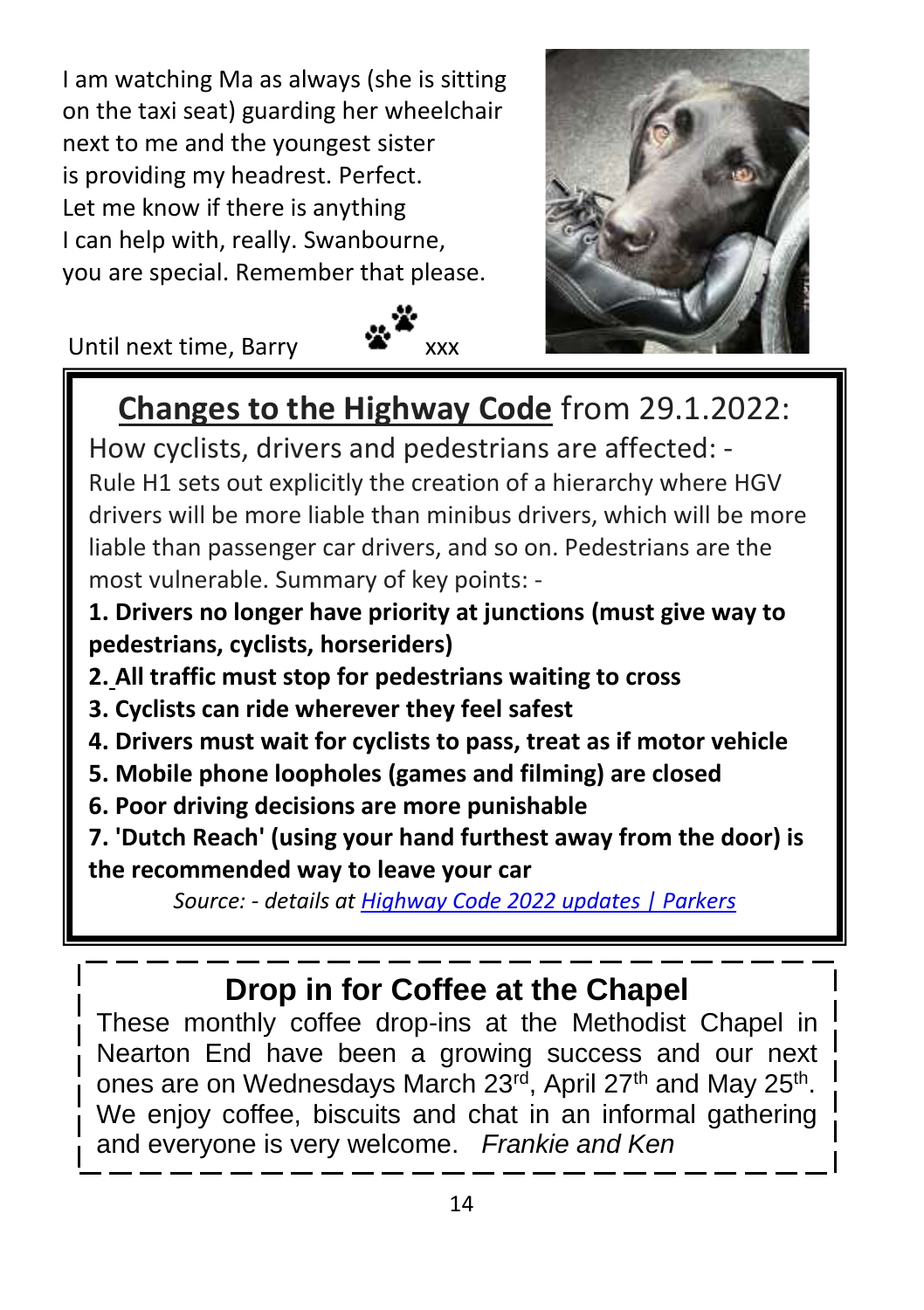## **Karate Club**

*This club is run by Sensei Tom Finchett a 2nd Dan British Karate Association, with over 30 years of experience in Karate. Goju Ryu (Japanese for "Hard-soft style") is a style of karate, which uses a combination of hard and soft techniques, and particularly effective for close quarter fighting and self-defence.*



## **Interested in getting fit, building confidence & self discipline and learning self-defence?**

At Hagakure Karate we teach traditional Goju Ryu, practical karate.

Check out: [www.hagakurekarate.co.uk](http://www.hagakurekarate.co.uk/) Classes 7.00pm till 9.00pm Mondays Old Stratford Community Centre (shared lifts available.) For info, contact Tom Finchett on 07974 029961 or [hakagurekarate1@gmail.com](mailto:hakagurekarate1@gmail.com)



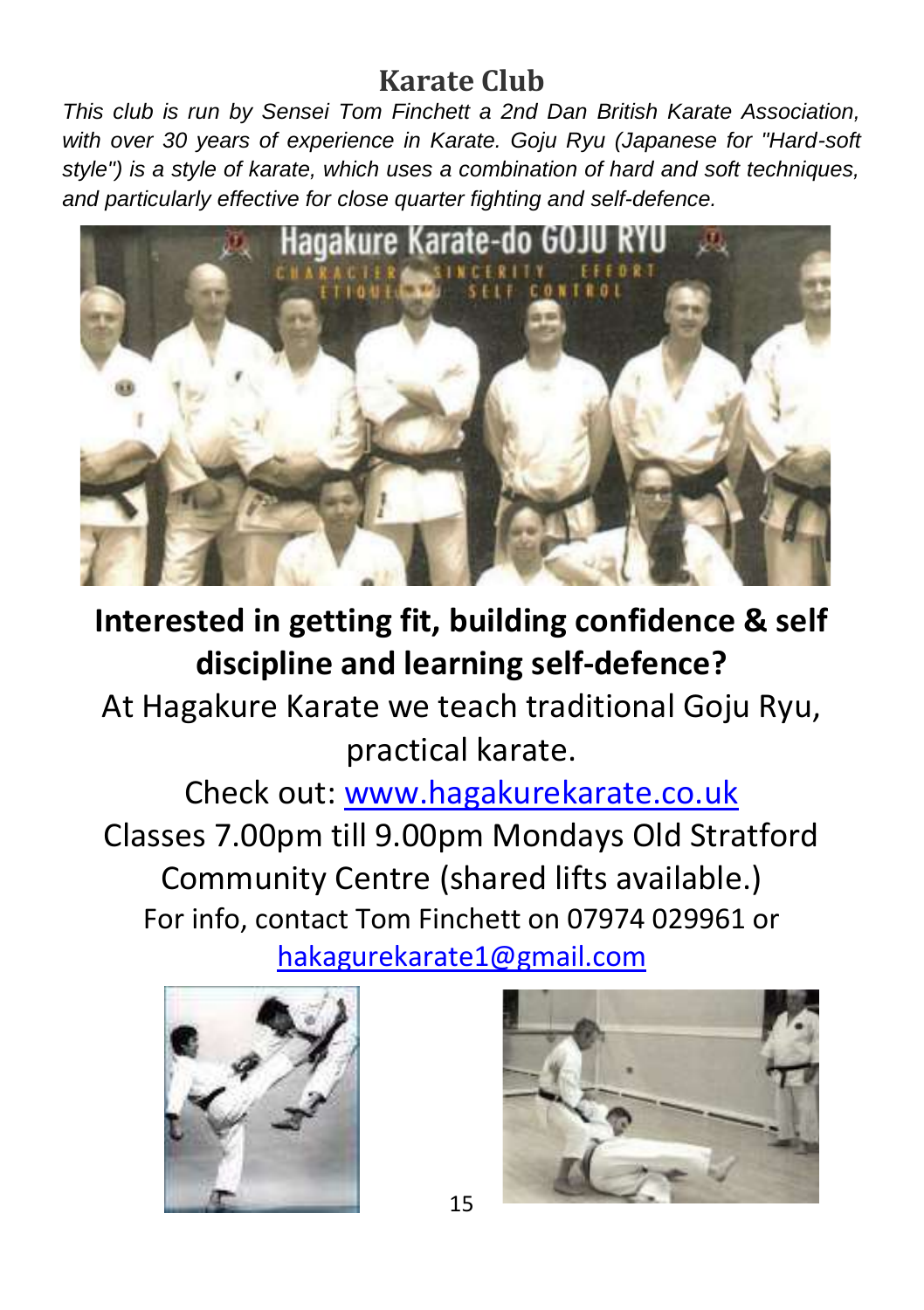#### **Swanbourne History Evening – Friday 11th March**

Whether you are newly resident in Swanbourne or have lived here all your life, there is always something to learn from coming to one of our occasional Swanbourne History evenings. This time, members of the History group will be sharing information about the housing in the village, and how it has developed over the years, as well as something about some of their inhabitants.

During the period of lockdown, Linda Rodgers has worked hard in putting together information that she could find on all the houses, including who lived where, and will share some of this in the first part of the meeting.

Then we will have a closer look at one particular house, 11 Mursley Road known as 'The Cottage', which has been the home of 2 people who became admirals, WW2 fighter ace and 2 female WW2 code-breakers, as well as many other interesting people. Anyone who has enjoyed watching the BBC programmes of 'A House through Time' should find the account of the life of this particular house especially interesting.

There will be a small entrance fee of £3, which will go towards the expenses of the evening and of the maintenance of the Swanbourne History website [\(www.swanbournehistory.co.uk\)](http://www.swanbournehistory.co.uk/).

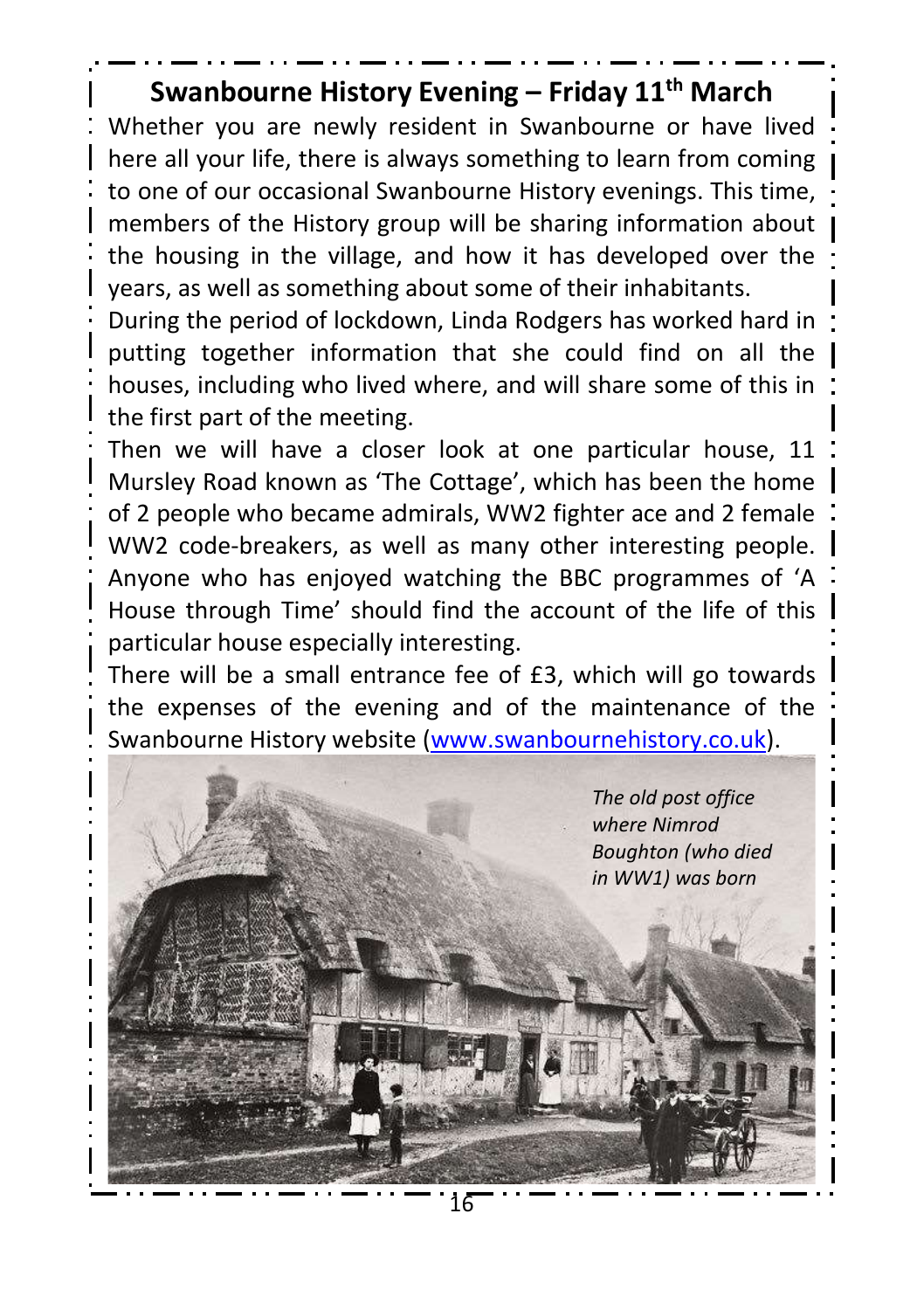# **Swanbourne History Evening on housing will be held on Friday, 11th March**, starting at 7.30 p.m. in the Village Hall Entry £3 paid on the door.

*For more information about the Swanbourne History Group, contact Ken Harris on 720454*

**Interested in understanding Swanbourne's history? Instant access via your mobile device.** Check out some of Swanbourne's history via these QR codes:-







**Women's World Day of Prayer**

This will be held on Friday March  $4<sup>th</sup>$  in the Methodist Chapel at 7.30 p.m. This year the service has been prepared by women from the U.K. and it is as thoughtful and interactive as ever. We always have a good turn-out from different denominations and everyone is welcome to join us. The service will be followed by light refreshments. Do come whether you are an old hand or if you have never been before! *Frankie*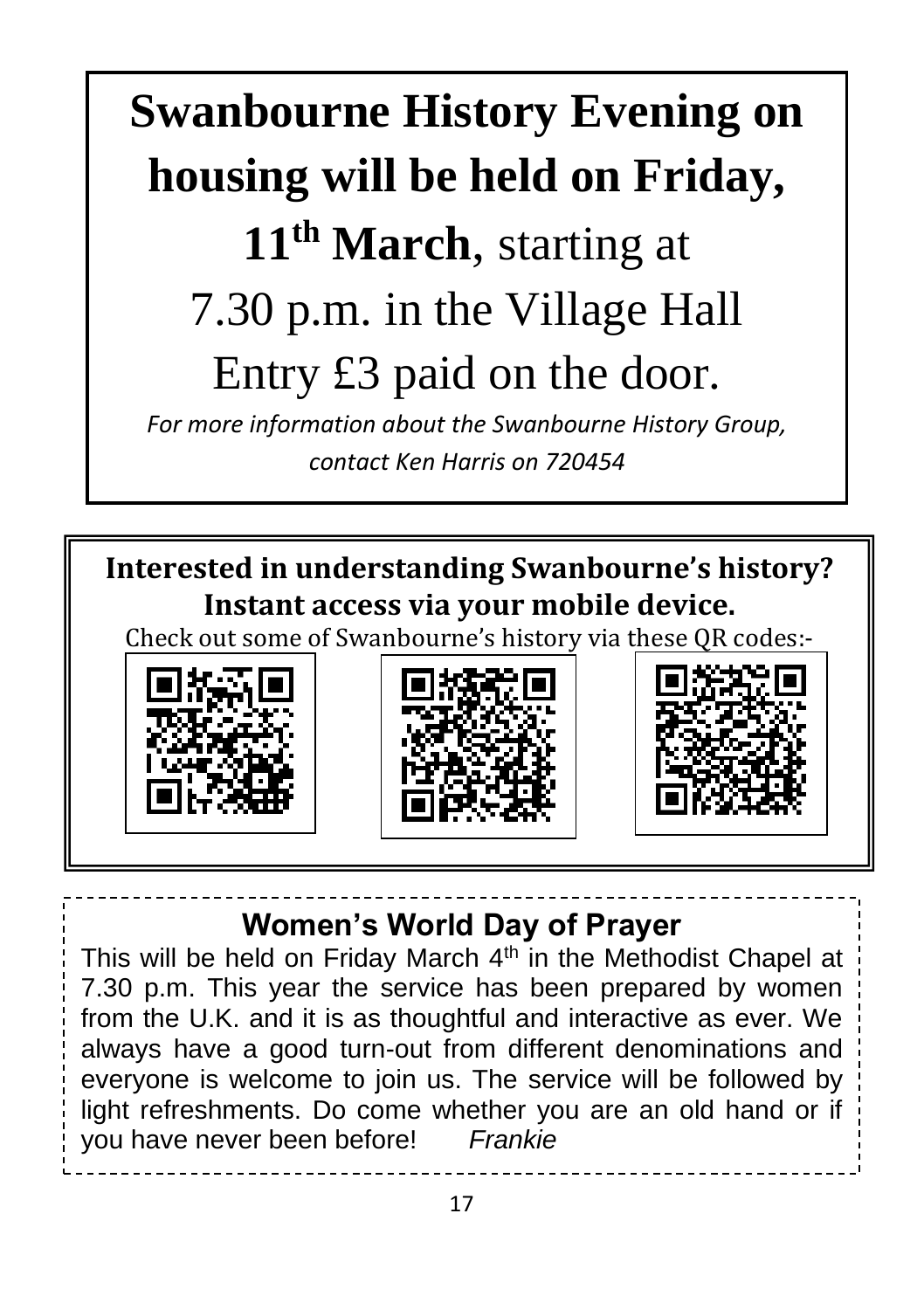#### **SWANBOURNE'S SPRING REFUSE COLLECTION DATES**

| Date                      | <b>Food waste</b> | <b>Recycling Bin</b> | Waste Bin                       | Garden waste      |
|---------------------------|-------------------|----------------------|---------------------------------|-------------------|
| <b>Tuesday Feb 22</b>     | <b>COLLECTION</b> | No Collection        | <b>COLLECTION</b>               | No Collection     |
| Tuesday March 01          | <b>COLLECTION</b> | <b>COLLECTION</b>    | No Collection                   | <b>COLLECTION</b> |
| <b>Tuesday March 08</b>   | <b>COLLECTION</b> | No Collection        | <b>COLLECTION</b>               | No Collection     |
| <b>Tuesday March 15</b>   | <b>COLLECTION</b> | <b>COLLECTION</b>    | No Collection                   | <b>COLLECTION</b> |
| <b>Tuesday March 22</b>   | <b>COLLECTION</b> | No Collection        | <b>COLLECTION</b>               | No Collection     |
| <b>Tuesday March 29</b>   | <b>COLLECTION</b> | <b>COLLECTION</b>    | No Collection                   | <b>COLLECTION</b> |
| Tuesday April 05          | <b>COLLECTION</b> | No Collection        | <b>COLLECTION</b>               | No Collection     |
| Tuesday April 12          | <b>COLLECTION</b> | <b>COLLECTION</b>    | No Collection                   | <b>COLLECTION</b> |
| <b>Wednesday April 20</b> | <b>COLLECTION</b> | No Collection        | <b>COLLECTION</b>               | No Collection     |
| Tuesday April 26          | <b>COLLECTION</b> | <b>COLLECTION</b>    | No Collection                   | <b>COLLECTION</b> |
| Tuesday May 03            | <b>COLLECTION</b> | No Collection        | <b>COLLECTION</b>               | No Collection     |
| Tuesday May 10            | <b>COLLECTION</b> | <b>COLLECTION</b>    | No Collection                   | <b>COLLECTION</b> |
| Tuesday May 17            | <b>COLLECTION</b> | No Collection        | <b>COLLECTION</b> No Collection |                   |

## **BOOK CLUB**

Our next meeting will be on Tuesday, 29th March (8pm start at the Betsey) and the book we will be discussing is *The Mercies by Kiran Millwood Hargrave*.

'The Mercies is a story about how suspicion can twist its way through a community, and about a love that could prove as dangerous as it is powerful.'

'This is a powerful story that gathers ever more momentum as it moves towards its conclusion' ― Sunday Times.

The book chosen for our meeting in May is *The Mayor of Casterbridge by Thomas Hardy*, date of meeting to be arranged.

Above books have been chosen by Deborah/Frankie.

If you have any suggestions for books for future meetings, please let me know. Jane

Email: jane.rowe101@btinternet.com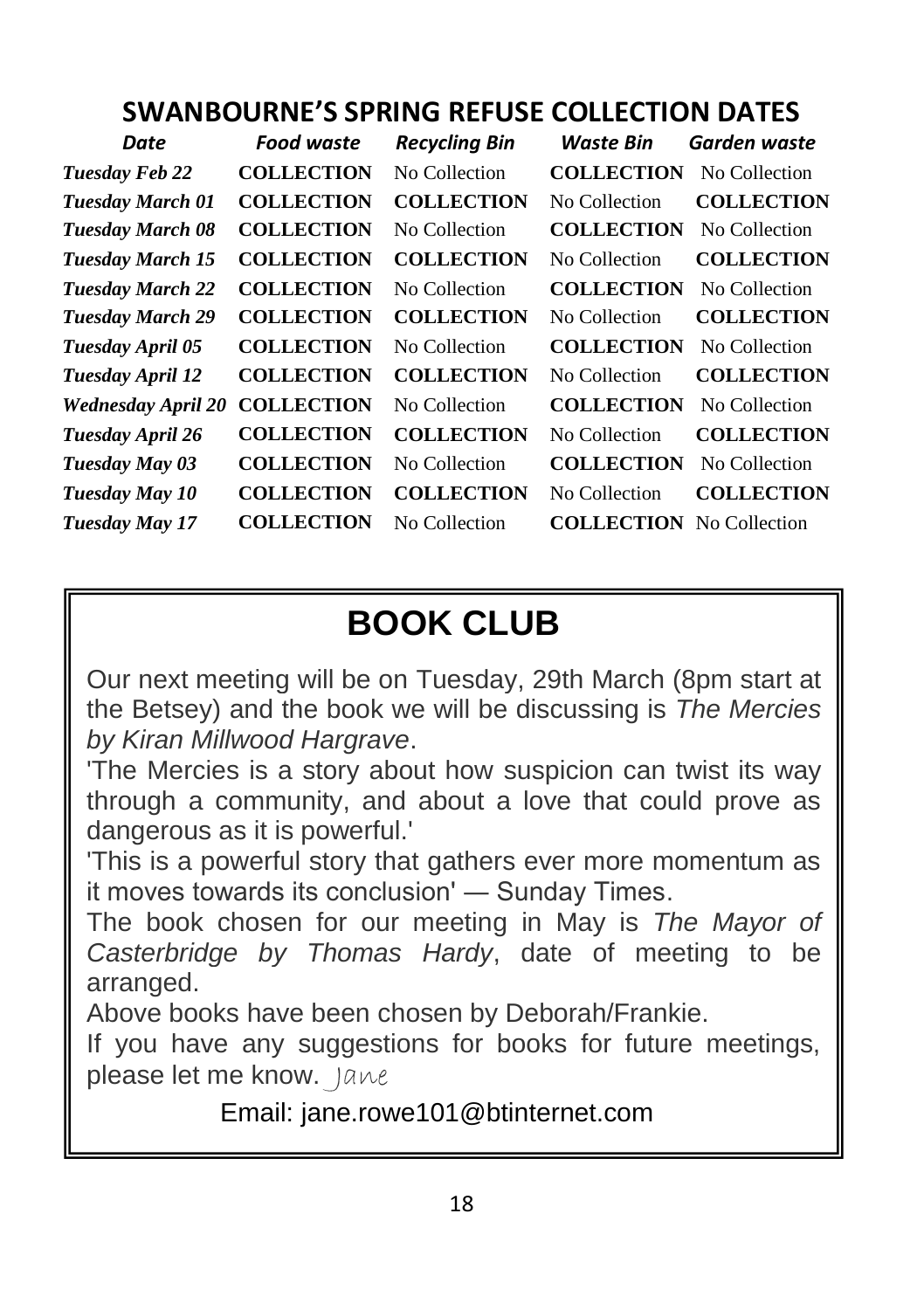#### **Wildlife watch – Newt or Lizard?**

**Can you tell the difference between a smooth newt and a common lizard? Both are protected under the Wildlife and Countryside Act, 1981, and both may be found in and around Swanbourne village and parish. Check out their main similarities and differences.**



#### **Newt**

An amphibian, so it has to lay eggs in water which develop into tadpoles. The tadpoles lose their gills and develop lungs to enable them to come on to the land. They stay in or close to water (e.g., ponds) during the Spring and Summer. Slow moving on land in Autumn/Winter, often hiding under rocks. Common in gardens, and can dig in soft soil. Shorter tail than a lizard, and unable to detach the tail.

*Above: – Smooth newt recently photographed in the Editor's garden in Swanbourne.*



*Above right – old photo of a common lizard on a gravestone*

#### **Lizard**

A reptile, so not dependant on water. Whereas reptiles normally lay eggs on dry land, the British common lizard is unusual, retaining the eggs inside the body (thereby appearing to give birth to live young).

They hibernate in Winter. Active in warm sunshine of the Spring/Summer, especially on stone and wood. In warm weather they like stone walls (previously seen around St, Swithuns, but current status uncertain). Can be fast moving in the Spring and Summer.

Able to detach its tail and grow a new one (e.g., when caught by the tail).